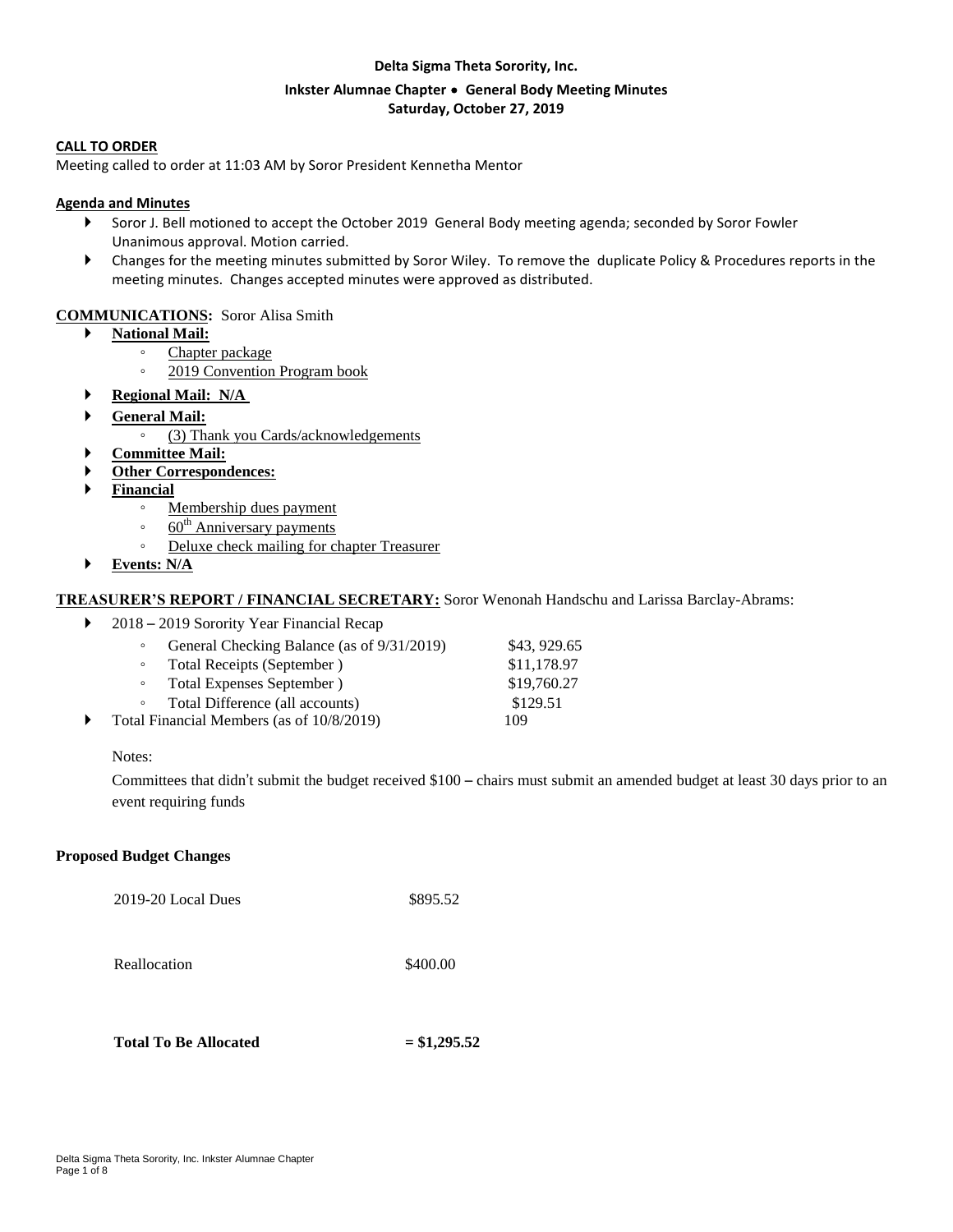#### **Total Budget =\$24,073.69**

#### **Amended Requests Received:**

- Political Awareness: \$175.00
- NPHC: \$50.00
- $\triangle$  ICT (Website): \$114.00
- Care & Concern: \$50
- Liability Insurance: \$400.00
- $\triangle$  May Week: \$355.52
- Dues Overpayment to Scholarship: \$25.00
- Dues Transfer to Southfield: \$126.00
- $\triangle$  Reallocation of Unconsumed Funds:
- 2019 National Convention: \$150
- Chapter Picture: \$250

# **ADMINISTRATION**: Soror President Kennetha Mentor

# **LOCAL UPDATES**

- October is Breast Cancer Awareness Month! Deltas wear Pink for a Cause.
- Committee Chairs-there will be NO incomplete events on the Sorority Calendar. Please include: event, date, time, location, and audience.
- Thank you to Sorors Treva Smith, Delmeer Oliver, Alisa Smith, Carolyn Kimbrough Gwen Powell (SAC), and Nora Martin (AAAC) who assisted with the Omega Omega for Soror Geri Johnson.
- Congratulations! Soror Alicia Shivers is the Chair for Economic Development
- We're looking for a few good Sorors!!!- Co-Chairs are needed for Economic Development, ERT, and NPHC
- Financial-Check requests will only be available at Eboard and General Body Meeting per Policies and Procedures, or any time or place designated by the President and fiscal officers.
- Time Keeper: Soror Michelle Glenn. 2 minute Committee Reports per Policy and Procedures. Color Code: Green-Go, Yellow-1 Minute Warning, Red-Stop
- Limited Liability Insurance

## **NATIONAL**

- Congratulations to Soror Lois Bingham who is the new Executive Director for Delta Sigma Theta Sorority, Inc.
- Spring and Summer 2020 Internships available for students with St. Jude Children's Research Hospital
- Arts and Letters-Pride in Our Heritage Merchandise available on the National website!
- Delta Authors Directory-Vol 5. available on the National website!
- Sorority Pin is now 10k gold and will be available to purchase on the National website soon!

# **REGIONAL**

- Approval from Regional Director received to proceed with Chapter MIT and MC Training.
- Cluster Update-Attended the Social Action Workshop, Financial Workshop, and President & Vice President Worshop
- Regional Day of Service-Huge Success!
	- Midwest Missile Deadlines:
		- Fall 2019-Oct 27
		- Spring 2020-March 29
		- Regional conference edition-June 7

## **PROGRAM PLANNING: Soror Juanita Bell**

- **PAST EVENTS**
- Committee Check Up 10/6/2019
- Items covered:
- Committee Calendar updates
- Monthly committee reports -Effective ways to meet the 2-minute guidelines
- Demographic reports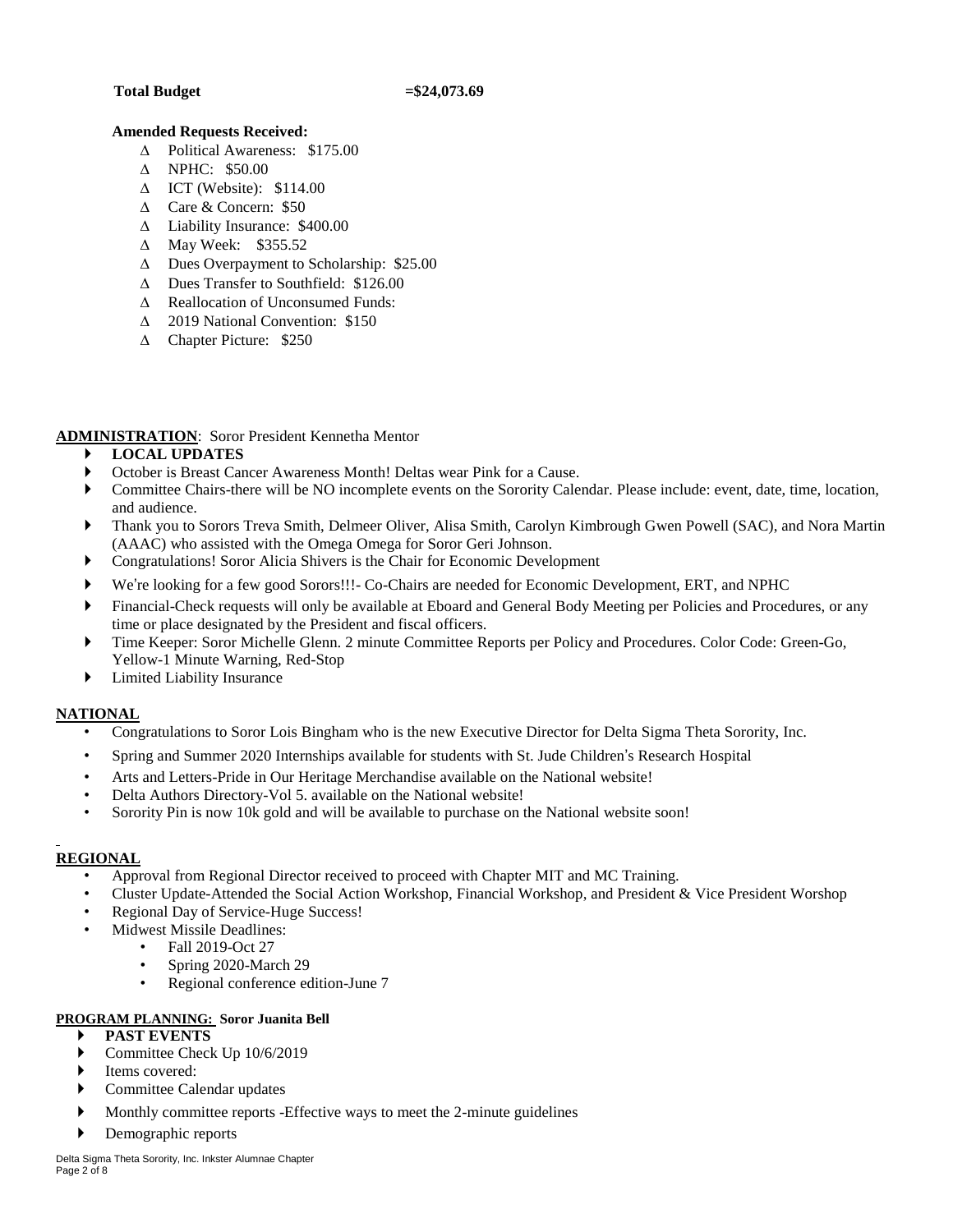- Email access
- **CLUSTER FINDINGS:**
- Understand Program Priorities and align them with the National Initiatives
- Economic Development: DFREE (Money Smart & Savvy) Delta Red Page Directory; Financial Fraud & exploitation
- Educational Development: Human Trafficking; Racial Profiling; Gender Equality
- Political Awareness: Census 2020 / 2020 Elections
- International Awareness: IAI Sustainability Plan (Africa and Haiti Partnerships) World Aids day
- Physical /Mental Health: Delta Self-Care Inventory: Mental Health across the Life Span & Maternal & Infant Mortality

# **CLUSTER FINDINGS:**

- ERT: Partner with RED CROSS, Blood Drive, Pillow Case Project, Home Safety Imitative (Free installation of smoke alarms)
- Our Current Strategic Partners: NCNW Commitment/Unity/Self Reliance; St. Jude Children's Research Hospital; American Heart Association; DREFT: Delta Research & Educational Foundation; March of Dimes, SISTERS Network; UNICEF USA; American Cancer Society; American Diabetes Association
- Know your target audience
- Collaborate with community partners
- Ask for funding assistance
- Measure your success
- Send thank you letters
- THIS IS WHAT HELPS WIN AWARDS!!!
- UPCOMING EVENTS:
- Risk Management Training: Sunday October 27, 2019: Sorors/ IAC Youth Volunteers / Parents and Participants. Caroline Kennedy Library 24590 George St. Dearborn Heights, MI 3:00 pm – 4:30 pm
- Risk Management Training: Conference call: Wednesday October 30, 2019 7:30 PM 9:00 PM
- Conference # listed below Sign in sheet is available today.
- Committee Check Up (CCU):
- These meetings will be held the Sunday prior to the Executive board meeting each month unless otherwise noted:
- November  $3<sup>rd</sup>$ , December  $8<sup>th</sup>$
- Recommended duration: 1 hour: Time: 8:00 pm
- Conference Access Number: 1-218-895-2338

Conference Passcode: 491249

## **Reminders:**

- Committee Chairs, please submit all Demographic Reports electronically to: [1stvp@inksterdeltas.org](mailto:1stvp@inksterdeltas.org) after your event, prior to the E-board or Chapter meeting immediately following your event.
- Please submit all calendar events electronically to: [1stvp@inksterdeltas.org](mailto:1stvp@inksterdeltas.org) Include your committee meeting dates/time and event locations, dates and times when they are finalized so the Calendar can be updated.
- The calendar has been updated and can be found on the IAC website in the crimson cabinet. The password is: **TrueGrit59**

# **MEMBERSHIP:** Soror Jami Umstead

- **PAST EVENTS**
- MIT was passed at last chapter meeting. Currently searching for venues to hold meetings and activities as well as **securing potential dates for training. Once solidified a calendar will be provided to chapter.**
- A special thanks to my awesome Sorors who were a part of the Round Up committee. The beautiful decorations, informative slide shows, good food, tasty cake, vendors, games….. I could not have done this with out any of you and I appreciate you for all of your hard work.

# **CARE & CONCERN**

- Please keep the following Sorors in your thoughts and prayers:
- Soror Elizabeth Gilreath in the loss of her brother
- The family of Soror Geri Johnson, Soror Kathryn Adams (1<sup>st</sup> IAC chapter president) daughter in law.
- All of the Sorors of IAC.....we all stand in the need of prayer!!!
- Presentations:
- 25 years Soror Tracee Davie Patterson
- 2017-2019 Bieniumm awards
- Thanks for your Service Sorors!!!!!! To all of our Sorors in IAC and across the globe your service is appreciated!!!!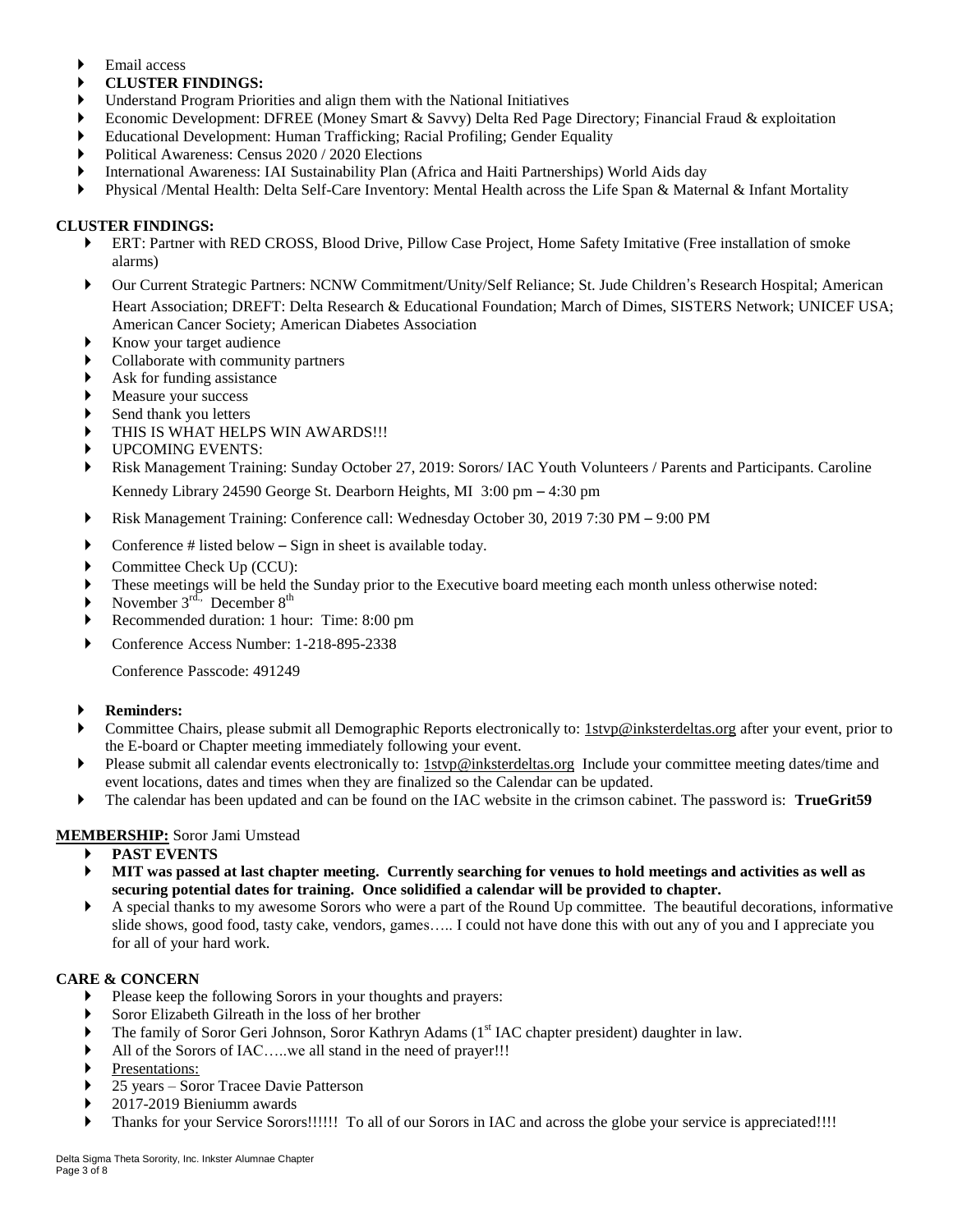|   | <b>October Birthdays:</b> |        |
|---|---------------------------|--------|
|   | Elizabeth Gilreath        | Oct 1  |
| ▶ | Jennifer Marie Howard     | Oct 2  |
|   | Renita Roulhac            | Oct 2  |
| ▶ | Lisa Harston-LeDoux       | Oct 4  |
| ▶ | Soraya Farver             | Oct 5  |
|   | Carlene Bills             | Oct 6  |
|   | Shai James                | Oct 6  |
|   | Tamara Hunter             | Oct 13 |
|   | Eunice Willis             | Oct 19 |
|   | Deronda Dinkins           | Oct 20 |
|   | Arlice Nobles             | Oct 25 |
|   | Julia Pitts               | Oct 31 |

## **October Anniversaries**

#### **EXPRESS 34**

| Devora Cooper       | IAC        | 10/26/1991 |
|---------------------|------------|------------|
| Corell Jones        | IAC        | 10/26/1991 |
| Theola Jones        | <b>IAC</b> | 10/26/1991 |
| Justine Hughes      | IAC        | 10/26/1991 |
| Carolyn Kimbrough   | <b>IAC</b> | 10/26/1991 |
| Phyliss Martin      | <b>IAC</b> | 10/26/1991 |
| Kym Maynor Legreair | <b>IAC</b> | 10/26/1991 |
| Peggye Rankin       | <b>IAC</b> | 10/26/1991 |
| Sheron Williams     | <b>IAC</b> | 10/26/1991 |
|                     |            |            |

#### **UPCOMING EVENTS (within 30 days)**

- Membership committee meetings will be held the first Tuesday each month unless otherwise noted:
	- **November 5 th December 3 rd**
	- Recommended duration: 1 hour: Time: 8:00 pm
	- **Conference Access Number**: 1-218-895-2338
	- **Conference Passcode:** 421679
- **October 26, 2019 Fellowship Hostesses:** 
	- Kennetha Mentor, Tyara Montgomery, Jenita Moore, Tiffany Moore, Eboni Murray, Kenyatta Myricks, Michele Nelms, Arlice Nobles
- **October 26, 2019 Check-In Hostesses:**
	- Community Service Committee
- **Chapter Visitors**
- **IN BEFORE WE BEGIN RAFFLE**

## **DELTA ACADEMY:** Soror Shareia Carter

#### **Past Events:**

- We held our Induction on October 5 with 12 girls and a room full of family and sorors as support. Soror D'Angela Pitts was fabulous as our keynote and shared many nuggets. It was wonderful. See photos
- **UPCOMING EVENTS (within 30 days):**
- Committee Conference Call, Wednesday, October 23, 2019 at 9pm (605-468-8003, 169951#)
- Saturday, November 2, 2019, we will be at Gleaners Food Bank for our community service project from 9am-11:30am, 25670 Northline, Taylor, MI 48180

## **DELTA GEMS: Soror Danita Tucker**

#### **PAST EVENTS**

**10/4/19 -** GEMS Kick Off Meeting held at the Caroline Kennedy Library, 6:30pm-8:00pm, there were 18 GEMS in attendance. The GEMS Membership Guide was reviewed. We had a "Let's Get to Know Each Other" activity, that included the girls introducing themselves and their interests (singers, youtubers, dancers, swimmers, etc). Workshop topics were discussed. GEMS usually choose their topics, some ideas presented by the girls were a natural hair care seminar, fashion/talent show to support self-esteem, a career day and tips on how to start your own YouTube and/or Blog channel.

## **UPCOMING EVENTS**

Delta Sigma Theta Sorority, Inc. Inkster Alumnae Chapter Page 4 of 8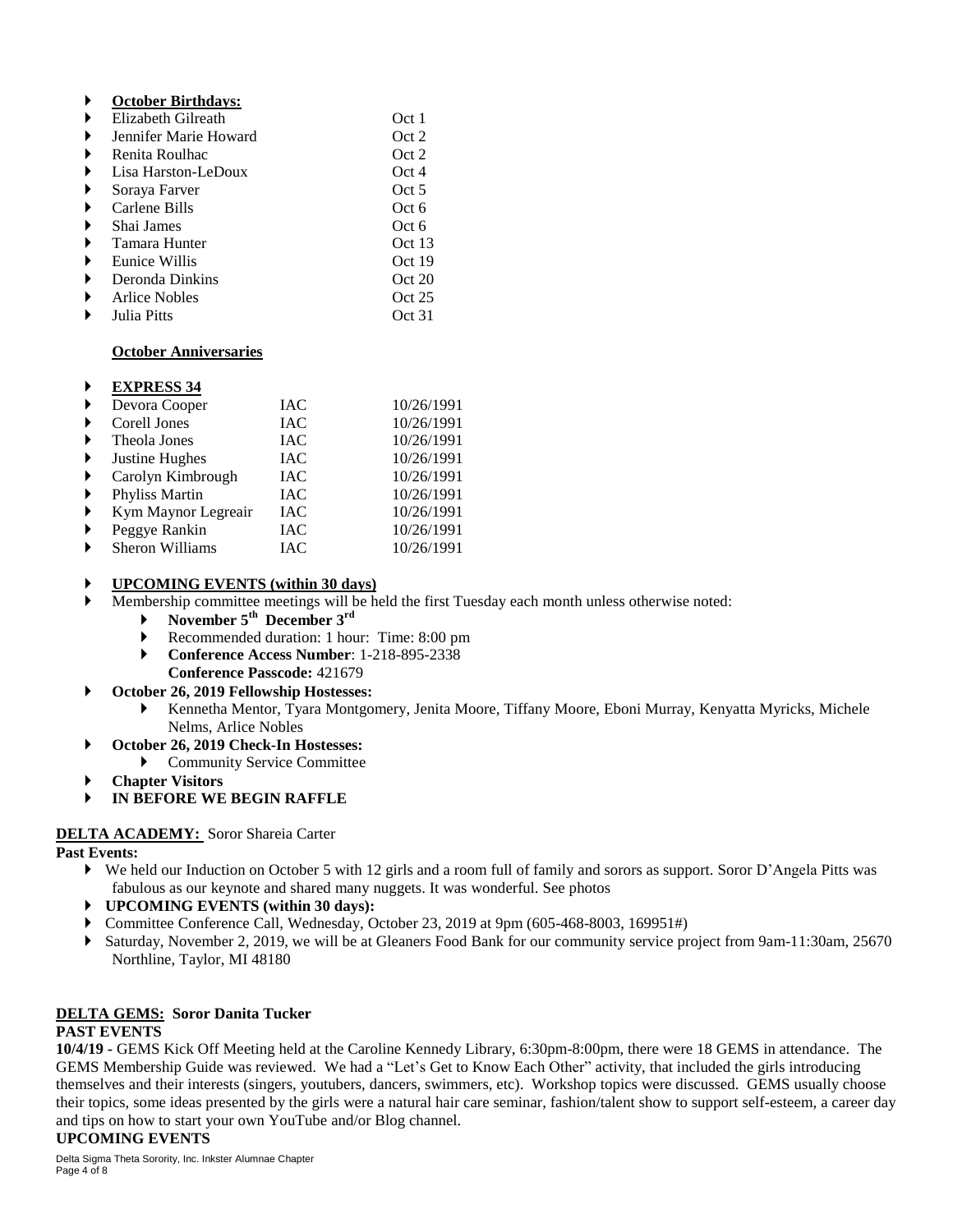**10/19/19 – Community Service Activity** 2019 Detroit Sista Strut Breast Cancer Walk. 10 GEMS, 4 Advisors and 4 parents walked to support and bring awareness to breast cancer. Additional pictures are on our IAC Facebook page Upcoming Events

- 11/7/19, GEMS Meeting, 6:00pm-8:00pm, Caroline Kennedy Library. GEMS will elect their executive board **(President, Vice President, Secretary, Treasurer and Chaplin)**, each candidate will give a 1-2 minute speech. Candidates with the majority vote will win the position.
- ▶ 11/16/19, Community Service Activity-Gleaners Taylor Distribution Center, 1:00pm-3:30pm, 25678 Northline Rd., Taylor, MI.
- Next Committee Call: Monday, 11/4/19, 8:30pm-9:30pm, #(218)895-2338, Passcode #640689

# **SCHOLARSHIP & FUNDRAISING: Soror Vivian Kirkland**

- **PAST EVENTS**
	- 9/28/19 Kicked-off for Bi-Annual IAC \$100 Scholarship Donations
	- Goal: 100% participation from IAC Sorors!
	- Monies due by March 1, 2020
	- ∘ 10/8/19 1<sup>st</sup> Committee Conference Call
- **UPCOMING EVENTS:**
	- 10/10/19 Submitted Check Requests for Farcia Zawu, Crystal Bragg
	- 11/7/19 Scholarship presentation to Delta GEMS
- **COMMITTEE NOTES:**
- Scholarship Recipient Mercedes Neal requested delayed receipt of funds until the winter semester (January 2020)

# **COMMITTEE MEETING INFORMATION:**

◦ 2nd Tuesdays, 7p, Phone: 218- 895-2338, Passcode: 685214

# **ADS & Publicity: Soror Paula Wiley**

The full page ad for Tau Chapter for their annual scholarship event was not submitted in time for them to publish the ad. No payment was made to Tau Chapter.

## **Arts & Letters: Soror Tyara Montgomery**

- Upcoming Events
- What**:** The Movie **"Harriet"**
- Where: **Emagine Canton** 39535 Ford Rd Canton MI.
- When: **Friday November 1, 2019 7:00p.m.**
- **Tickets are \$25 (movie ticket & drink)**

## **Policy & Procedure - Soror Paula Wiley**

 Sorors that submitted policy change forms prior to September, the committee has received them and will review them. The committee encourages sorors that would like to make further changes to please do so.

## **AUDIT: Soror Melissa Crumbley**

**No Report**

# **COLLEGIATE TRANSITION TASK FORCE – Soror D'Angela Pitts**

- **ACTION ITEMS:**
- The collegiate chapter is currently on a Cease and Desist, activities are on hold for now.
- If still on C&D in November, will open community service to the chapter
- **UPCOMING EVENTS**
	- ° Dec 21<sup>st</sup>- Feed the Homeless community service –Gleaners Food Bank in Taylor 9am-11:30am
	- January  $18<sup>th</sup>$  Career Fair– New Hope Church in Taylor, MI at the gymnasium 10am-1pm

## **INFORMATION, COMMUNICATION & TECHNOLOGY: Soror Karisha Springer-Floyd**

- **COMMITTEE MEETING INFORMATION:** *This information is for e-Board only, not the General Membership Meeting.*
	- $\blacktriangleright$  The ICT Committee has submitted a checklist to the President and  $1<sup>st</sup> VP$  for review and approval. We recommend that the checklist be submitted by committee chairs to **[ICT@inksterdeltas.org](mailto:ICT@inksterdeltas.org)** when a request is being made of the committee.
- ICT is requesting *five* days to receive, acknowledge, assign and process requests.
- All requests should be sent to the ICT mailbox.
- Remember to have all flyers approved by the President before asking ICT to post publicly (on the IAC web site or social media).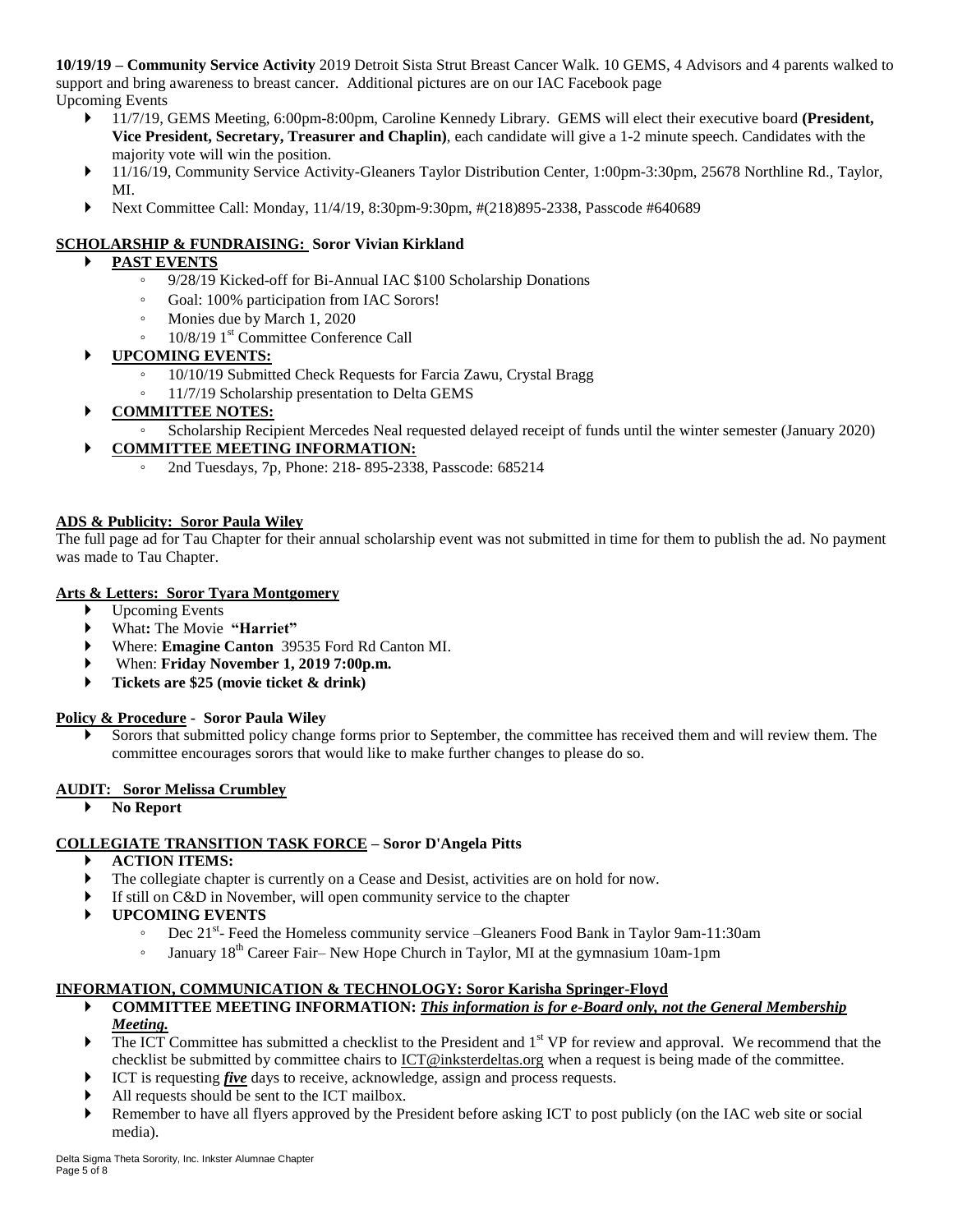Any committee chairs needing hands-on assistance with accessing email or conference lines are asked to submit a request to [ICT@inksterdeltas.org](mailto:ICT@inksterdeltas.org) and a member of the committee will schedule a time to to meet with you.

# **COMMUNITY SERVICE: Soror Debra Dixon**

- **PAST EVENTS**
- IAC Highway Cleanup the Highway was a great success. Sorors came out on October 5, 2019 at 9:00am to support the event. Thanks you Sorors.
- Midwest Regional Day of Services
- IAC and Samaritas Family Center hosted a diapher/disposable training pants drive on October 19, 2019 from 9:00am 12noon. This event was held at the Booker T. Dozier Recreation Center (Parking Lot) 2025 Middlebelt RD. Inkster, MI 48141. The event was a huge success. Thanks to all that came out to support.
- **UPCOMING EVENTS:**
- Thanksgiving Turkey Giveraway is scheduled for November 26, 2019 at 10:00am. The event will take place at River Rouge High School located at 1460 Coolidge Hwy, River Rouge. (Open to the public).
- COMMITTEE MEETING INFORMATION: Committee next conference call on Wednesday November 6, 2019 at at 8:00pm the number to call is 218 895-2338 and pass code 643159**.**

# **DELTA DEARS: Soror Martin**

**NO REPORT**

# **EMERGENCY RESPONSE TEAM**: **Soror Lucinda James-Smith**

## **ACTION ITEMS:**

- Ongoing education and training opportunities for IAC members to maintain a level of emergency preparedness in current service areas
- Maintain Red Envelope ERT Collection/Binder ongoing collection.

# **October 2019**

- Fire Safety Awareness 2019 Educational Sheet
- Committee Member recruitment for the Sorority Year 2019-2020, interested members reach out to 1stVP@inksterdeltas.org
- Continue to work closely with Wayne County Community College designated security team (chapter meeting) and provide educational materials on emergency preparedness.
- DST Disaster Relief Fund is assist DST Members impacted by disaster some examples:
	- Loss or primary Residence
	- Displacement from primary residence
	- Loss of primary form of transportation
	- Displaced fro academic setting/apartment

REMEMBER TO CHANGE BATTERIES IN SMOKE DETECTOR AND INSTALL CARBON MINIXOID DETECTORS

## **SMOKE ALARMS**

IN ALL ROOMS INCLUDING YOUR GARAGE WITH FLASHLIGHTS

## **CARBON MONOXIDE DETECTORS**

ALL BEDROOMS, HALLWAYS, LIVING ROOMS AND BASEMENT AREA.

## **FIRE EXTINGUISHERS**

KITCHEN, BASEMENT, GARAGE AND EACH LEVEL OF YOUR HOME.

## **FOLD UP LADDERS TO EXIT UPPER LEVEL HOMES**

## **ECONOMIC DEVELOPMENT:**

NO REPORT

## **HOUSING & PROPERTIES: Soror Latanya Beanum**

No Report

## **INTERNATIONAL AWARENESS & INVOLVMENT: Felicea Shumate**

- Upcoming Events:
	- ∘ AIDS Day Event December 1<sup>st</sup>
	- Conference Call  $2<sup>nd</sup>$  Thursday

# **PHYSICAL MENTAL & HEALTH: Soror Antoinette Byrd-Carr**

**Past Event:**

Delta Sigma Theta Sorority, Inc. Inkster Alumnae Chapter ▶ Domestic Violence Awareness Program

Page 6 of 8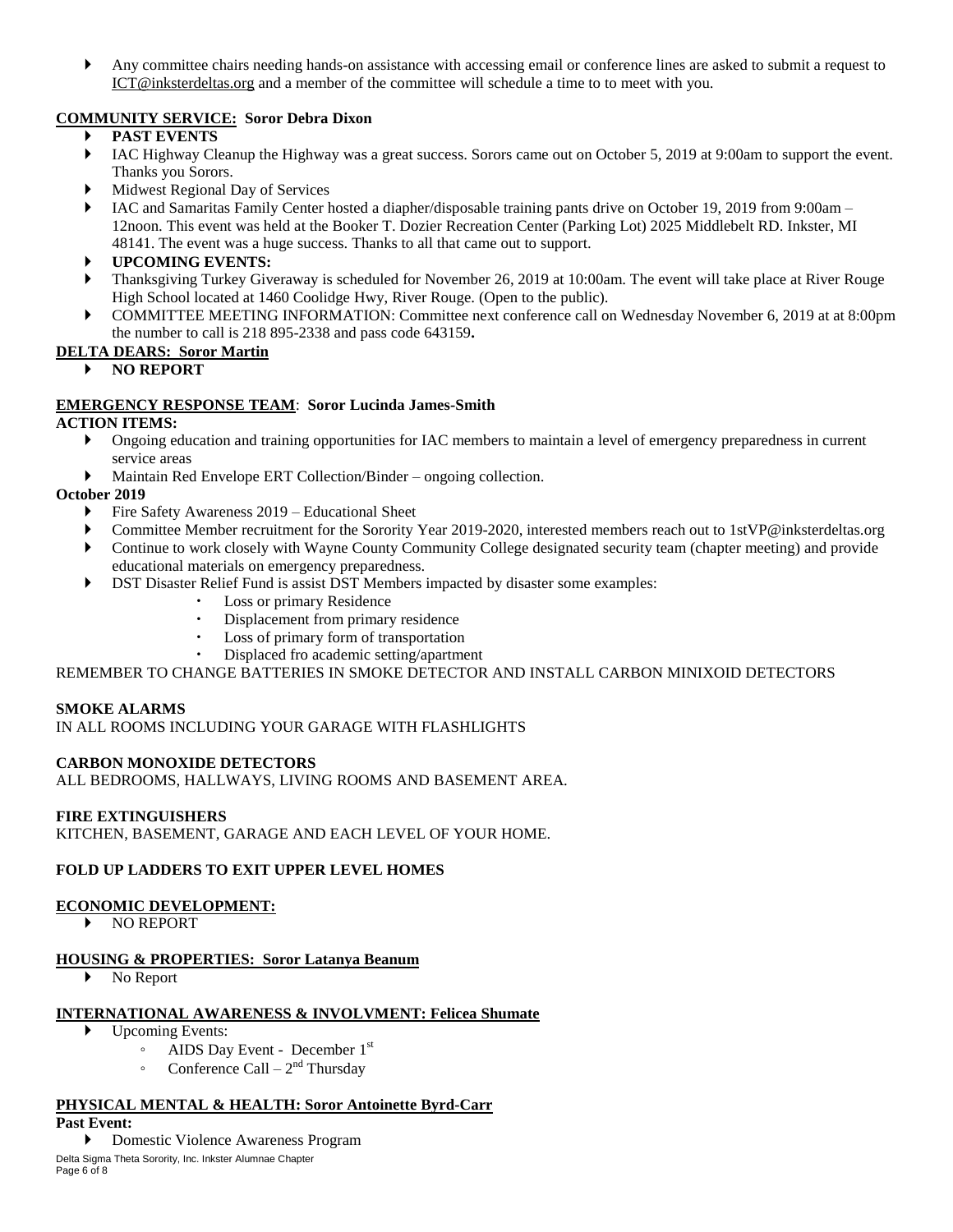- Oct 22, 2019
- Western Wayne Family Health Center
- Inkster MI
- 6-8pm Speaker: Darice Ray
- UPCOMING EVENT
- Breast and Cervical Cancer Awareness Program
	- Womens Health Day
	- Oct 29, 2019
	- Western Wayne Family Health Centers
	- Inkster MI
	- 9am-6pm
	- Volunteers needed to greet patients, assist with craft table, provide information of Breast and Cervical Cancer

#### **POLITICAL AWARENESS: Soror Tammy Prince**

- PAST EVENT
	- Voters Registration during the Midwest Regional Day of Service 10/19/2019 at the Booker T. Dozier Recreational Center. 2025 Middlebelt Rd Inkster, MI 48141.
- UPCOMING EVENT
	- November 5, 2019 Inkster needs Sorors to work the Polls if available. The location is TBD.

Soror Jenita Moore Asking for Sorors to sign up for Redistriction Process for the State. Please go to redistrictingMichigan.org to find out more.

#### **NOMINATING: Soror Carlene Bills:**

#### **These Sorors have been verified to run for the positions listed below**

#### **Position**

| Danita Tucker           | Jewels       |  |  |
|-------------------------|--------------|--|--|
| Kim Maynor-Lagreair     | Jewels       |  |  |
| Larissa Barclay Abrams  | Jewels       |  |  |
| Faith Ivey              | Jewels       |  |  |
| Rosalyn Bilberry Jewels |              |  |  |
| Lisa Harston-LeDeux     | Jewels       |  |  |
| Sheron Williams         | Jewels       |  |  |
| TBD                     | Jewels       |  |  |
| TBD                     | Jewels       |  |  |
| Juanita Bell            | <b>Muses</b> |  |  |
| Tamara Hunter           | Odyseey      |  |  |

#### **The following Sorors do not meet the requirements per Policy and Procedures**

D'Angela Pitts Antoinette Byrd-Carr Michelle Glenn

#### **Election Results**

| Vote 54 Ballots 1 Spoiled |  |          |  |  |
|---------------------------|--|----------|--|--|
| Tamara Hunter             |  | 48 Votes |  |  |
| Juanita Bell              |  | 53 Votes |  |  |
| Danita Tucker             |  | 53 Votes |  |  |
| Kim Maynor-Lagreair       |  | 53 Votes |  |  |
| Larissa Barclay-Abrams    |  | 53 Votes |  |  |
| Faith Ivey                |  | 52 Votes |  |  |
| Rosalyn Billberry         |  | 54 Votes |  |  |
| Sheron Williams           |  | 52 Votes |  |  |
|                           |  |          |  |  |

#### Motion – To accept the voting results of the Minerva Circle. Moved by Soror Farber and second by Soror Kimbrough

**The remaining two Jewel positions will be appointed by Soror President**